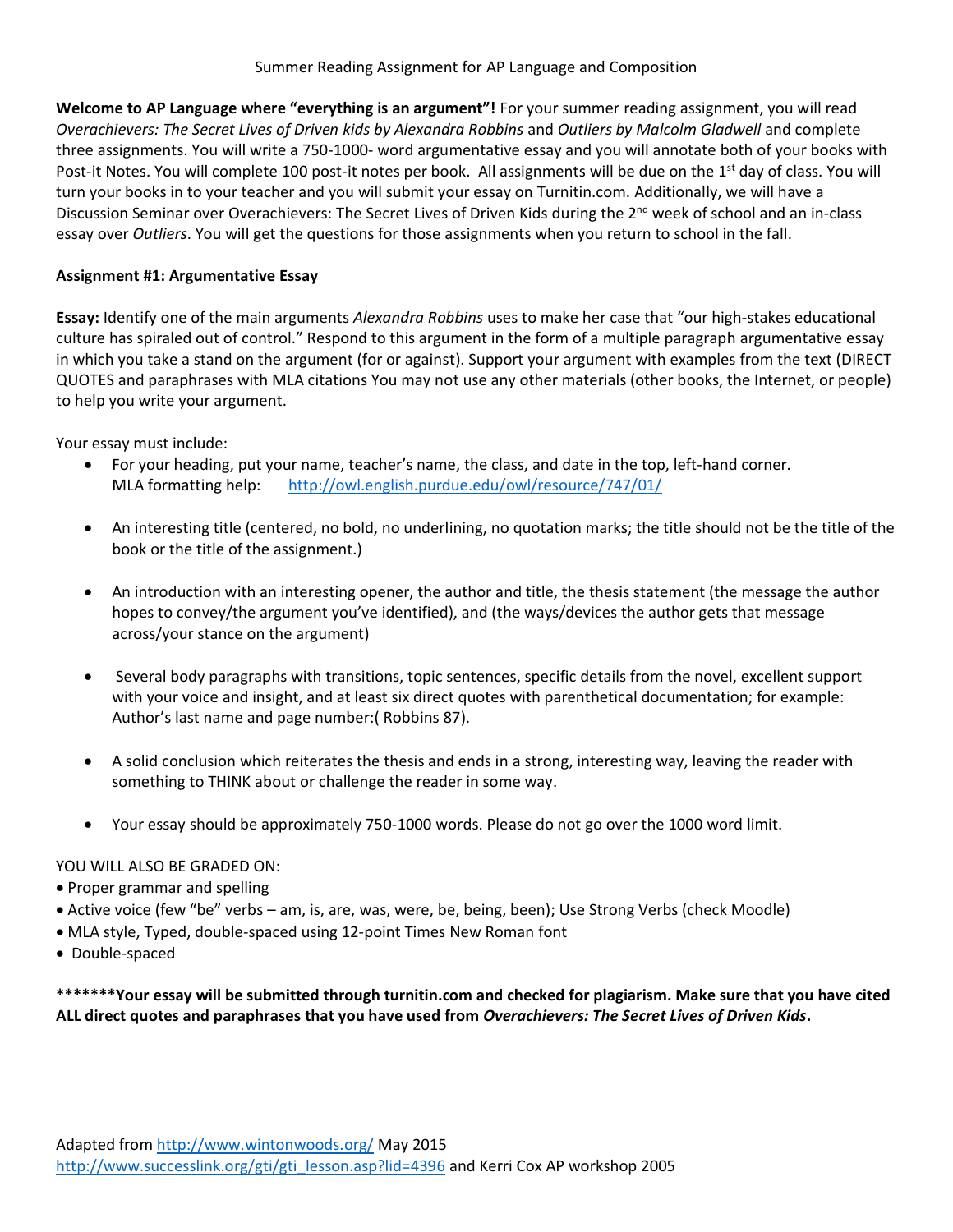## **Assignments #2 & 3- You will annotate both Books—***The Overachievers* **and** *Outliers***. Follow the guidelines listed below.**

- 1. Buy 1-2 packages of Post-It Notes. Your Post-It notes must be 3in x 3in or larger. You must place at least **100 notes in each** book (make sure you purchase enough). You should spread the notes out evenly throughout the book. You should have as many in the beginning as you do at the end. One post-it about every few pages is a good way to make sure you cover the whole book.
- **2. AS YOU READ,** you should respond to the text on the Post-It Notes. **FOCUS ON THE QUALITY OF YOUR COMMENTS.** Each note should be at least 2-3 sentences long and should be detailed. Your notes can contain any of the types of reflections shown at the bottom of this page JUST MAKE SURE TO USE A VARIETY. Basically, I am looking to see that you have read the novel and can make THOUGHTFUL AND ORIGINAL RESPONSES to it.
- **3. Format of Notes** 1) Label each note with the type of reflection that you have used.

2) Include the page number you are responding to, in the lower right corner. This is to help you in case the note falls out of your book.

3) Include the number of the note in the upper left corner. This will help you keep count of how many notes you have completed.

4. Turn in your book with Post-It Notes on the first day of school.

### **5. Types of Reflections for your Post-It Notes with examples of how the Post-It Note should look**

| Type       | Reflection                                                                                                                                                         | Example                                                                                                                                                                                                                                                                                                                       |  |
|------------|--------------------------------------------------------------------------------------------------------------------------------------------------------------------|-------------------------------------------------------------------------------------------------------------------------------------------------------------------------------------------------------------------------------------------------------------------------------------------------------------------------------|--|
| Connection | Tell how events in the story relate<br>to your life or the lives of people<br>you have heard of or to characters<br>in other books, plays, movies, or tv<br>shows. | Connection<br>$\mathbf{1}$<br>Hester's public humiliation on the scaffold reminds<br>me of Hannah in 13 Reasons Why. Her classmates<br>where really cruel to her because of the rumors. I<br>am surprised at how cruel people can be towards<br>someone because of their sins. Shouldn't God be<br>the one to judge?<br>Pg. 6 |  |
| Question   | Ask a specific question about the<br>story or about why an author<br>wrote it the way he/she did.                                                                  | $\mathcal{P}$<br>Question<br>Why is Dimmesdale defending Hester to the<br>Governor and other leaders in the town? Maybe<br>he is the father<br>Pg. 20                                                                                                                                                                         |  |
| Emotion    | Tell how the events in the story<br>make you feel. Do you think the<br>character is making good choices?                                                           | 3<br><b>Emotion</b><br>I think that Hester is making a mistake by not<br>telling Dimmesdale that Chillingworth is her<br>husband. She could be causing Dimmesdale<br>unneeded pain.<br>Pg. 30                                                                                                                                 |  |
| Analysis   | Discuss the theme, point of view,<br>setting, conflict, or rhetorical<br>devices such as tone, diction,<br>imagery, syntax, overall writing<br>style.              | 4<br><b>Analysis</b><br>The leech is an appropriate epithet for<br>Chillingworth. Not only is he a doctor, but he is<br>literally sucking the life out of Dimmesdale with his<br>questions about his internal struggles.<br>Pg. 107                                                                                           |  |
| Summary    | Write a few sentences explaining<br>what is happening in the story. You<br>might explain the significance of<br>these events.                                      | 5<br>Summary<br>Dimmesdale finally stands on the Scaffold with<br>Pearl and Hester. However, because it happens at<br>night it shows that he is not ready to face the full<br>consequences of his sin by confessing to the<br>community.<br>Pg. 220                                                                           |  |
| Other      | You can write anything that is<br>appropriate that shows that you<br>have thoughtfully considered the<br>novel.                                                    | ??????????????????????                                                                                                                                                                                                                                                                                                        |  |